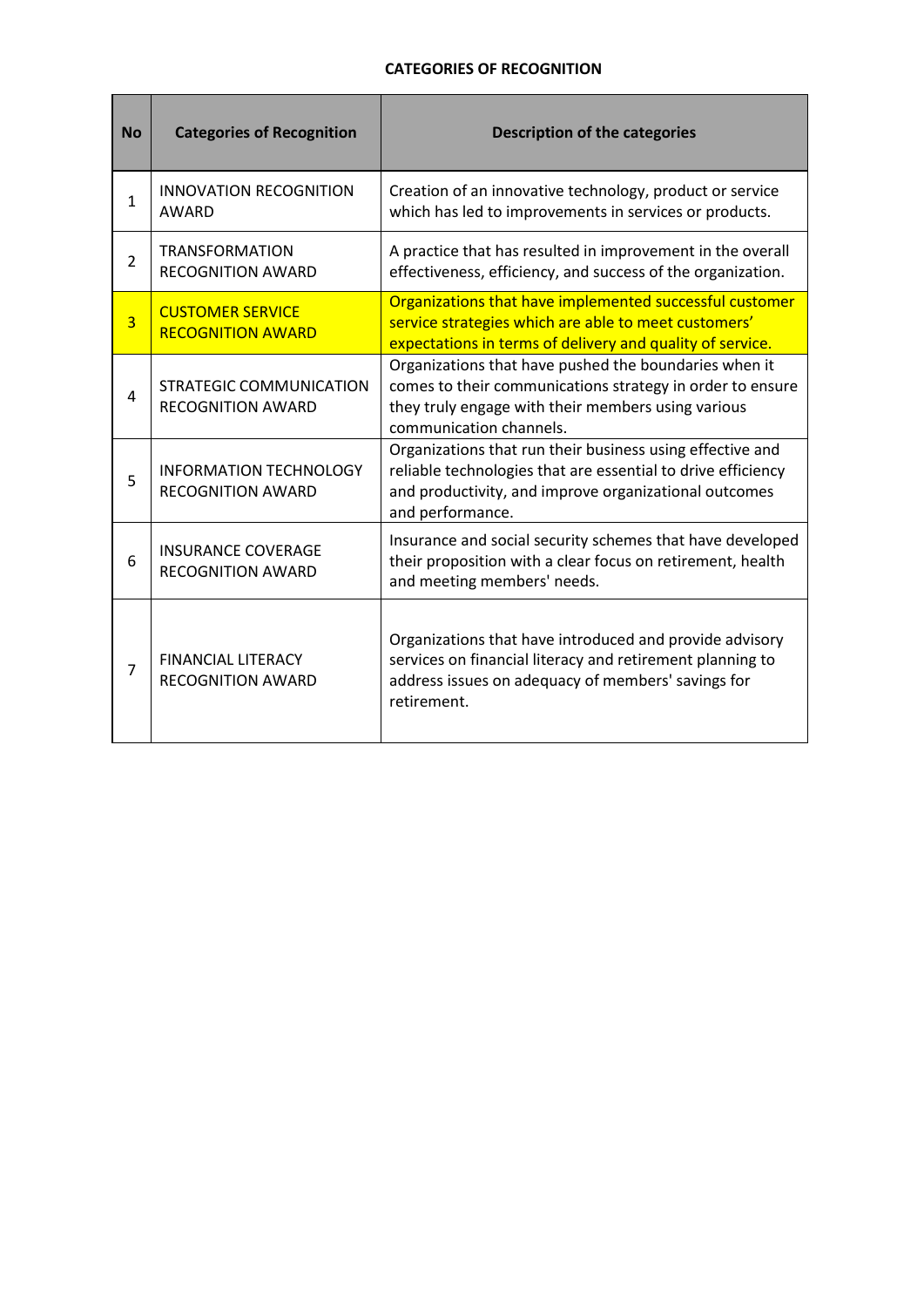## **WRITE UP TEMPLATE**

| <b>CATEGORY</b>                                  |                | <b>CUSTOMER SERVICE RECOGNITION AWARD</b>                                                                                                                                                                                                                                                                                                                                                                                                                                                                                                                                                                                                                                                                                                                                                                                                     |
|--------------------------------------------------|----------------|-----------------------------------------------------------------------------------------------------------------------------------------------------------------------------------------------------------------------------------------------------------------------------------------------------------------------------------------------------------------------------------------------------------------------------------------------------------------------------------------------------------------------------------------------------------------------------------------------------------------------------------------------------------------------------------------------------------------------------------------------------------------------------------------------------------------------------------------------|
| <b>ORGANIZATION</b>                              | $\vdots$       | SOCIAL SECURITY ORGANISATON (SOCSO), MALAYSIA                                                                                                                                                                                                                                                                                                                                                                                                                                                                                                                                                                                                                                                                                                                                                                                                 |
| <b>CONTACT PERSON</b>                            |                | Name: Ismail bin Abi Hashim                                                                                                                                                                                                                                                                                                                                                                                                                                                                                                                                                                                                                                                                                                                                                                                                                   |
|                                                  |                | Contact Number :+6026125494                                                                                                                                                                                                                                                                                                                                                                                                                                                                                                                                                                                                                                                                                                                                                                                                                   |
|                                                  |                |                                                                                                                                                                                                                                                                                                                                                                                                                                                                                                                                                                                                                                                                                                                                                                                                                                               |
|                                                  |                | Name: Nor Adila binti Harun                                                                                                                                                                                                                                                                                                                                                                                                                                                                                                                                                                                                                                                                                                                                                                                                                   |
|                                                  |                | Contact Number: +60126062489                                                                                                                                                                                                                                                                                                                                                                                                                                                                                                                                                                                                                                                                                                                                                                                                                  |
|                                                  |                |                                                                                                                                                                                                                                                                                                                                                                                                                                                                                                                                                                                                                                                                                                                                                                                                                                               |
| <b>NAME OF PROJECT</b>                           |                | "PERKESO PRIHATIN" Squad                                                                                                                                                                                                                                                                                                                                                                                                                                                                                                                                                                                                                                                                                                                                                                                                                      |
| <b>OBJECTIVE AND</b><br><b>NATURE OF PROJECT</b> |                | The "PERKESO Prihatin" Squad was established in all SOCSO offices throughout the<br>country to intensify efforts to help insured persons with employment injury or<br>death. "Prihatin" means caring. The squad takes immediate action by looking into<br>the eligibility for claims for accident cases involving death and other serious injuries<br>or sickness. Squad members monitor and obtain information of accidents from the<br>print, electronic and social media including other reliable sources such as from other<br>government agencies and community leaders. Information would be channelled to<br>branch offices located nearest to the incident or accident for investigation and<br>immediate action to be taken on the same day.<br>If it is necessary, rehabilitation equipment would be supplied within one day to the |
|                                                  |                | insured persons who fulfil all the requirements of eligibility based on information<br>acquired. For death cases, funeral benefit are paid first as soon as possible followed<br>later by pension payments to dependants.                                                                                                                                                                                                                                                                                                                                                                                                                                                                                                                                                                                                                     |
| <b>WHY IT SHOULD BE</b><br><b>RECOGNISED</b>     | $\ddot{\cdot}$ | This project should receive recognition due to the pro-active initiative by SOCSO in<br>helping injured insured persons or their dependants without any application for<br>benefits made. "PERKESO Prihatin" Squad takes swift action to provide benefits to<br>eligible contributors or their dependants.                                                                                                                                                                                                                                                                                                                                                                                                                                                                                                                                    |
|                                                  |                | The "PERKESO Prihatin" Squad consists of a team of SOCSO employees in every<br>office throughout the country. They are always on the alert and will take immediate<br>action as soon as information is received regarding any accident or death, and check<br>the eligibility of the victim in order to deliver benefits from schemes administered<br>by SOCSO.                                                                                                                                                                                                                                                                                                                                                                                                                                                                               |
|                                                  |                | Squad members are allowed to take immediate action when necessary to help<br>insured persons involved in accidents beyond office hours and even on weekends<br>or holidays. Extensive use of whatsapp application on mobile phones, where<br>employees at the headquarters, state offices and branch offices are connected via<br>the group whatsapp, has helped to speed up communication among the<br>coordinators at the headquarters, Customer Relations Centre and Squad members<br>throughout the country.                                                                                                                                                                                                                                                                                                                              |